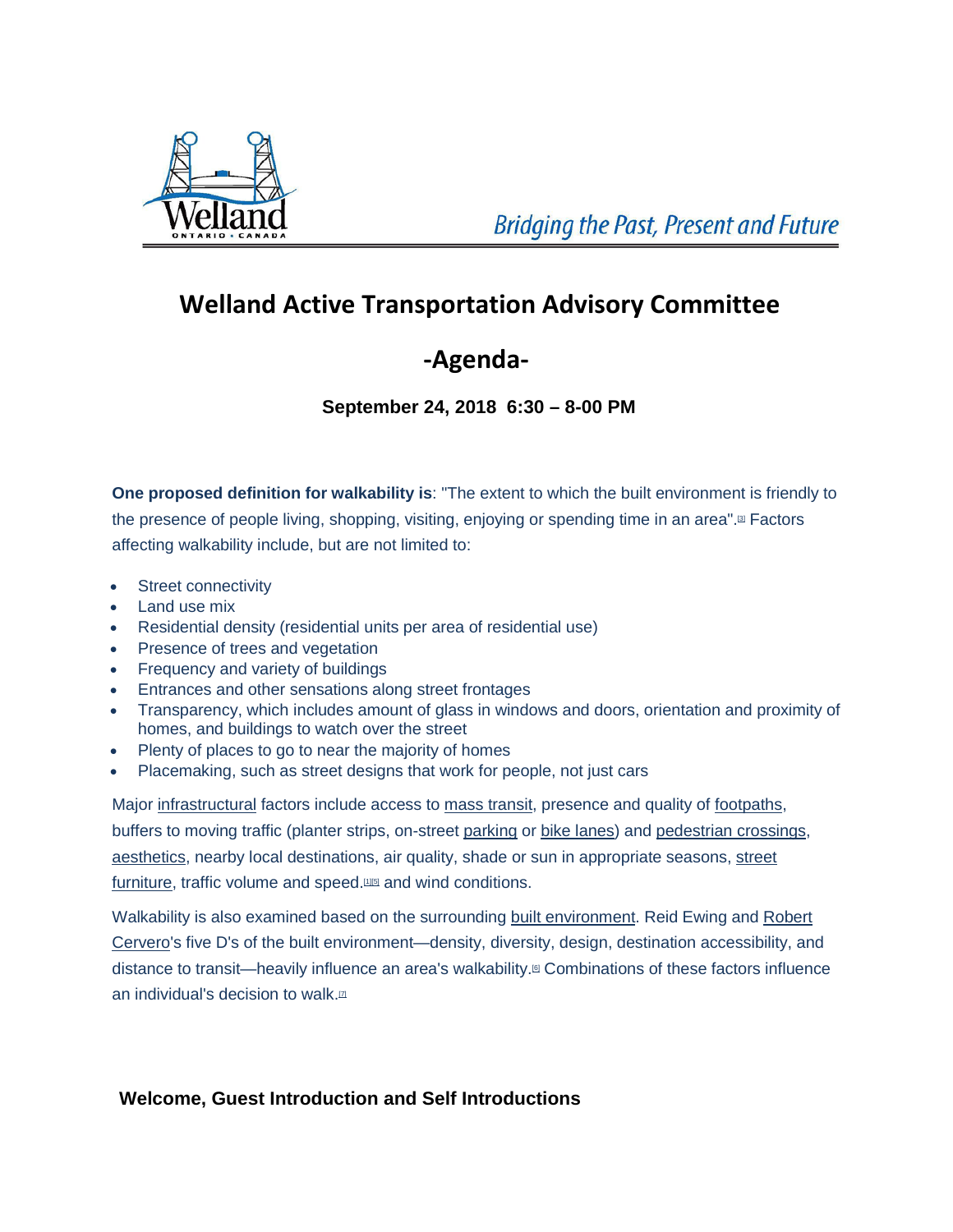- **1. Minutes (August 13, 2018) as circulated – (Minutes Not Available?)(**
- **2. Motion to Adopt Minutes of August 13, 2018 – (See above!)**
- **3. Additions to the Agenda, Declaration of Conflicts of Interest?**
- **4. Business arising from the Minutes**
	- Report from *Slow-Roll Sub-Committee* -, Assunta Piccini, Ed van Vliet
	- *Bike Valet Sub-Committee* Report (Feast Street 2018) Ed van Vliet
	- *Strategic Planning (Walk Friendly Application) –* Harry Sawchuk
	- City Sidewalk Uneveness issue for people on Scooters Update Mark Carl - (No Report)
	- City Snow Removal Policies Mark Carl No Report
	- Welland Vista Park Harry Sawchuk No Reponse
	- Ontario Active School Travel Update Harry Sawchuk
	- Venture Niagara Bicycle Audit Update Krista Bowie
	- WATAC Banner display locations Harry Sawchuk/ Krista Bowie
	- Trails and Links Priorities Harry Sawchuk
	- Jane's Walk 2019 Harry Sawchuk
	- Welland Active School Travel Steering Committee Harry Sawchuk
	- Bike Friendly Business Decals Harry Sawchuk
	- Report to City Council Harry Sawchuk
	- Sidewalk Decals Harry Sawchuk
	- Wellness Guide Krista Bowie
- **5. Correspondence –** (See Appendix "A") Harry Sawchuk